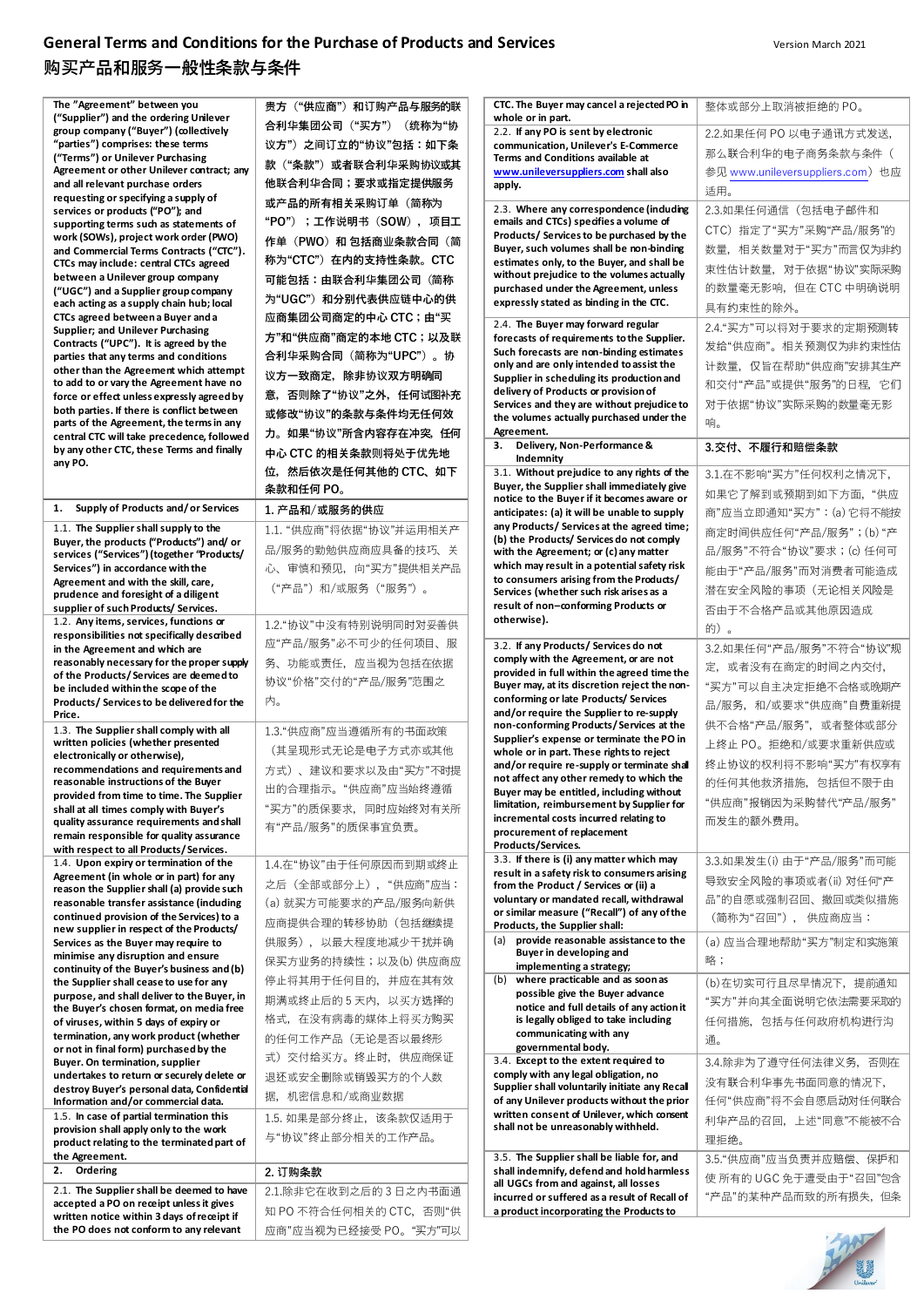| the extent that such Recall arises as a                                                     | 件是相关"召回"是由"产品/服务"造成        |
|---------------------------------------------------------------------------------------------|----------------------------|
| result of the Products/ Services, except to<br>the extent that these situations arise due   | 的,这些情况是由"产品"规格之相关要求        |
| to the requirements of the Specifications                                                   | 造成的除外。                     |
| of the Products.                                                                            |                            |
| 3.6. The Supplier shall ensure it has, and<br>shall for the duration of the Agreement       | 3.6."供应商"应当确保其拥有并且在"协      |
| maintain in place, adequate general                                                         | 议"的存续期间相应办理适当的一般性责         |
| liability insurance and as relevant,                                                        | 任保险以及与之相关的职业责任保险、          |
| professional liability, product liability                                                   | 产品责任保险和/或其他保险,同时应依         |
| and/or other insurance and shall provide<br>satisfactory evidence at the Buyer's            | 据"买方"要求提供满意的证据。            |
| request.                                                                                    |                            |
| <b>Price and Payment</b><br>4.                                                              | 4.价格与付款                    |
| 4.1. The price for the Products/ Services                                                   | 4.1."产品/服务"的价格应当在"协议"明确    |
| shall be as set out in the Agreement<br>("Price") which Price indudes all shipment          | 列述 ("价格),, 相关"价格"应当包括      |
| preparation and packaging cost but                                                          | 所有的装运准备和包装费用,但是不包          |
| excludes VAT, sales tax or equivalent                                                       | 括增值税、销售税或类似税项,但在"价         |
| unless set out in a breakdown of the Price                                                  | 格"细分明确列述以及通过书面形式商定         |
| and agreed in writing.                                                                      | 者除外。                       |
| 4.2. Invoices shall comply with the                                                         |                            |
| invoicing requirements on                                                                   | 4.2.发票应当符合发票要求(参见          |
| www.unileversuppliers.com                                                                   | www.unileversuppliers.com) |
| 4.3. Payment terms are 90 days from                                                         | 4.3.支付期限应当在收到发票或收到"产       |
| receipt of invoice or receipt of Products/<br>Services if later, except as specified        | 品/服务"之日(如果更迟)起 90 日天之      |
| otherwise in the PO or CTC or if restricted                                                 | 内,但是在 PO 或 CTC 中另作规定者,     |
| under mandatory Applicable Laws. Where                                                      | 或者依据强制性现行法律的限制规定除          |
| the day nominated or determined for<br>payment is not a day on which banks are              | 外。如果指定或确定的支付日不是"买方"        |
| open for general business in the country in                                                 | 所在国家/地区银行办理普通业务的日子         |
| which the Buyer is located ("Working                                                        | ("营业日"),那么支付日应当为指定或        |
| Day"), then the day for payment shall be<br>the first Working Day after the day             |                            |
| nominated or determined.                                                                    | 确定支付日之后的第一个营业日。            |
| Warranties, Representations,<br>5.<br><b>Undertakings and Indemnities</b>                   | 5.保证、声明、承诺和赔偿              |
| The Supplier represents, warrants and<br>undertakes to the Buyer that:                      | "供应商"向"买方"声明、保证和承诺:        |
| 5.1. it possesses the requisite skill,                                                      | 5.1.它拥有为履行本"协议"规定业务所需      |
| experience, knowledge, personnel and                                                        |                            |
|                                                                                             | 的必要技能、经验、知识、人员和设           |
| facilities necessary to fulfill its obligations<br>under this Agreement. Supplier further   | 施。"供应商"还拥有和/或遵循为了实         |
| possesses and/or is in compliance with all                                                  | 施、落实和履行本"协议"规定业务而需要        |
| necessary licences, intellectual property                                                   |                            |
| ("IP") rights, permits and approvals<br>required to execute, deliver and perform            | 的所有必要执照、知识产权("IP")、许       |
| its obligations under this Agreement.                                                       | 可和批文。                      |
| 5.2. at the time of provision, the                                                          | 5.2.在供应之时,,在适用情况下,<br>"产品  |
| Products/Services shall, where applicable,<br>be (a) supplied or manufactured in            | /服务"(a) 的供应或生产应当遵循"买方"     |
| accordance with the specifications for such                                                 | 批准或提供的相关"产品//服务规格("规       |
| Products/Services as approved or provided<br>by Buyer ("Specifications"), (b) of good       | 格");(b) 应当质量优良;(c)没有瑕      |
| quality, (c) free from any defects, (d) fit for                                             | 疵;(d)适合它们被合理期望应用的目         |
| the purpose for which they are reasonably                                                   | 的;以及(e)没有任何留置权、主张、担        |
| expected to be used and (e) free from any<br>liens, claims, pledges or other                | 保或其他产权负担;                  |
| encumbrances;                                                                               |                            |
| 5.3. the Products/ Services and their                                                       | 5.3."产品/服务"及其供应、采购、生产、     |
| supply, sourcing, manufacture, packaging,<br>sale, delivery or the use by the Buyer         | 包装、销售、交付或"买方"对它们的使用        |
| thereof shall not infringe the IP rights of                                                 | 不应侵犯任何第三方的知识产权。如果          |
| any third party. In the event of a third                                                    | 第三方就违反"协议"的知识产权侵权行为        |
| party claim for IP infringement in breach of<br>the Agreement, the Supplier shall be liable | 提出主张,"供应商"应当负责并应赔偿、        |
| for, and shall indemnify, defend and hold                                                   | 保护和使所有的 UGC 免于遭受由于此类       |
| harmless all UGCs from and against all<br>losses incurred in connection with such           | 主张所发生的所有损失;                |
| claim;                                                                                      |                            |
| 5.4. it shall and the applicable Products/                                                  | 5.4.它及其供应的所有相应"产品/服务"应     |
| Services supplied shall comply with all<br>relevant laws, including but not limited to      | 当遵循所有相关的法律,包括但不限于          |
| governmental, legal, regulatory and                                                         | 在生产、供应和/收到"产品/服务"的国家       |
| professional requirements ("Applicable                                                      | /地区以及它被告知"买方"将使用"产品/       |
| Laws") in force in the countries of<br>manufacture, supply and/or receipt of the            | 服务"或者销售相关产品(包含供应商"产        |
| Products/Services and any countries of                                                      | 品")的任何国家/地区生效的政府、法         |
| which it has been notified where the Buyer                                                  | 律、法规和职业要求;同时,"供应商"应        |
| will use the Products/Services or sell<br>products incorporating the Products and           | 当向"买方"提供其合理要求的相关信息。        |
| the Supplier shall provide Buyer with the                                                   | 以便"买方"能够依据现行法律使用"产品/       |
| information reasonably required by Buyer<br>in order for Buyer to utilise the Products/     | 服务"。                       |

| Laws.<br>Responsible Sourcing Policy and Anti-<br>6.                                       | 6.<br>负责的采购政策和反贿赂合规          |
|--------------------------------------------------------------------------------------------|------------------------------|
| <b>Bribery Compliance</b>                                                                  |                              |
| 6.1. Supplier acknowledges that it has read                                                | 6.1. 供应商承认已阅读联合利华负责任采        |
| the Unilever Responsible Sourcing Policy<br>(the "RSP") and understands that it            | 购政策("RSP"), 并了解它取代所有以        |
| replaces all previous supplier codes.                                                      | 前的供应商准则。 供应商同意:              |
| Supplier agrees:                                                                           | a)供应商集团的所有实体将遵守 RSP          |
|                                                                                            |                              |
| a) that all entities of the Supplier group<br>will comply with the Mandatory               | 中规定的强制性要求(" <b>强制性要求</b> "); |
| Requirements set out in the RSP (the                                                       | 和                            |
| "Mandatory Requirements"); and                                                             | b)自行承担费用采取联合利华所合理要           |
| b) to take at its own cost any action                                                      | 求的任何行动:                      |
| reasonably required by Unilever to:                                                        | (i) 验证供应商集团的所有实体是否遵          |
|                                                                                            | 守强制性要求; 和                    |
| (i) verify compliance by all entities of the<br>Supplier group with the Mandatory          |                              |
| Requirements; and                                                                          | (ii)在联合利华规定的时间框架内纠正          |
| (ii) rectify any non-compliance by an entity                                               | 供应商集团实体的任何不遵守行为。             |
| of the Supplier group within the timeframe                                                 |                              |
| stipulated by Unilever.                                                                    |                              |
| 6.2. Consistent with its undertakings under<br>(6.1) above, Supplier undertakes that:      | 6.2. 与上述[6.1]下的承诺相一致,供应      |
|                                                                                            | 商承诺如下:                       |
| (a) to the best of its knowledge                                                           | (a)<br>尽其所知(供应商已进行合理的调       |
| (reasonable enquiries having been                                                          | 查),至本协议生效之日,供应商              |
| conducted by the Supplier), at the date of<br>entering into force of this Agreement,       | 及其董事、管理人员或雇员没有直              |
| neither it, nor its directors, officers or                                                 |                              |
| employees, have directly or indirectly,                                                    | 接或间接地以任何方式,支付、授              |
| paid, promised or offered to pay,<br>authorised the payment of, or accepted                | 权支付或收受任何不正当的金钱或              |
| any undue money or other advantage of                                                      | 其它好处,无论是与其和联合利华              |
| any kind in any way connected with the                                                     | 在本协议下的关系相关或不相关;              |
| Supplier's relationship with Unilever under                                                | (b)<br>供应商及其董事、管理人员或雇        |
| this Agreement or otherwise;                                                               | 员,将不会违反任何适用的反贿赂              |
| (b) neither it, nor its directors, officers or                                             |                              |
| employees, will violate any applicable anti-                                               | 法律或标准。特别地,供应商同               |
| bribery laws or standards. Specifically,                                                   | 其将不会向以下人员直接或间<br>意.          |
| Supplier agrees that it will not, directly or<br>indirectly, pay, promise or offer to pay, | 接地支付、承诺或提出支付、接受              |
| accept or authorise the payment of any                                                     | 或授权支付任何不正当的金钱或其              |
| undue money or other advantage to a                                                        | 它好处:公务人员、国有企业代               |
| public official or representative of a State-                                              | 表、或其他任何与公共或商业机构              |
| owned enterprise, or to any person or<br>entity in connection with the improper            |                              |
| performance of any public or business                                                      | 或活动的不正当行为相关的人员或              |
| function or activity. In addition, no                                                      | 单位。此外,未经适当和准确的记              |
| payment shall be made to anyone for any                                                    | 录(包括金额、目的、收款方都应              |
| reason on behalf of or for the benefit of<br>Unilever which is not properly and            | 有支持文件以详细维护记录)在供              |
| accurately recorded in the Supplier's books                                                | 应商的帐务上,不得代表联合利华              |
| and records, including amount, purpose                                                     | 或以联合利华的名义以任何理由向              |
| and recipient, all of which shall be                                                       | 任何人付款。                       |
| maintained with supporting<br>documentation;                                               |                              |
|                                                                                            | (c)<br>供应商不会。也不得授权其分包        |
| (c) it shall not and shall not authorize its                                               | 商、代理人或其它第三方,要求、              |
| subcontractors, agents or other third<br>parties to request, agree to receive or           | 同意接受或接受财务或其它好处。              |
| accept a financial or other advantage                                                      | 以达到或回报不正当行为;                 |
| where, in anticipation of or in                                                            | (d)<br>供应商已经采取并将会持续采取合       |
| consequence thereof, a relevant function                                                   | 理措施以防止其所能控制或决定性              |
| or activity is or may be performed<br>improperly;                                          | 影响的分包商、代理或任何其它第              |
|                                                                                            |                              |
| (d) it has taken and will continue to take                                                 | 三方进行任何违反上述(a)、(b)、           |
| reasonable measures to prevent its                                                         | (c)规定的行为                     |
| subcontractors, agents or any other third<br>parties, subject to its control or            |                              |
| determining influence, from engaging in                                                    | 供应商承认供应商集团的所有实体遵守            |
| any conduct that would contravene (a), (b)                                                 | RSP 中规定的强制性要求以及上述 6.2        |
| or (c) above.                                                                              | (b) 和 (c) 的要求的重要性。<br>(a).   |
|                                                                                            | 此外,如果供应商了解或有理由相信任            |
| Supplier acknowledges the importance<br>that all entities of the Supplier group            |                              |
| comply with the Mandatory Requirements                                                     | 何违反任何此类义务的行为,承诺通知            |
| set out in the RSP together with the                                                       | 联合利华。                        |
| requirements at 6.2 (a), (b) and (c) above.                                                |                              |
| Further, Supplier undertakes to notify<br>Unilever if it learns of or has reason to        | 如果供应商集团的任何成员未能满足             |
| believe that any breach of any such                                                        | RSP 中的相关强制性要求或上述 6.2         |
| obligation has occurred.                                                                   | (a), (b) 和 (c) 中规定的任何声明      |
|                                                                                            |                              |
| If any member of the Supplier Group fails                                                  | 和/或保证,则当联合利华认为此类 违约          |
| to meet the relevant Mandatory<br>Requirements in the RSP or any of the                    | 可以纠正, 供应商应采取联合利华合理           |

**Requirements in the RSP or any of the**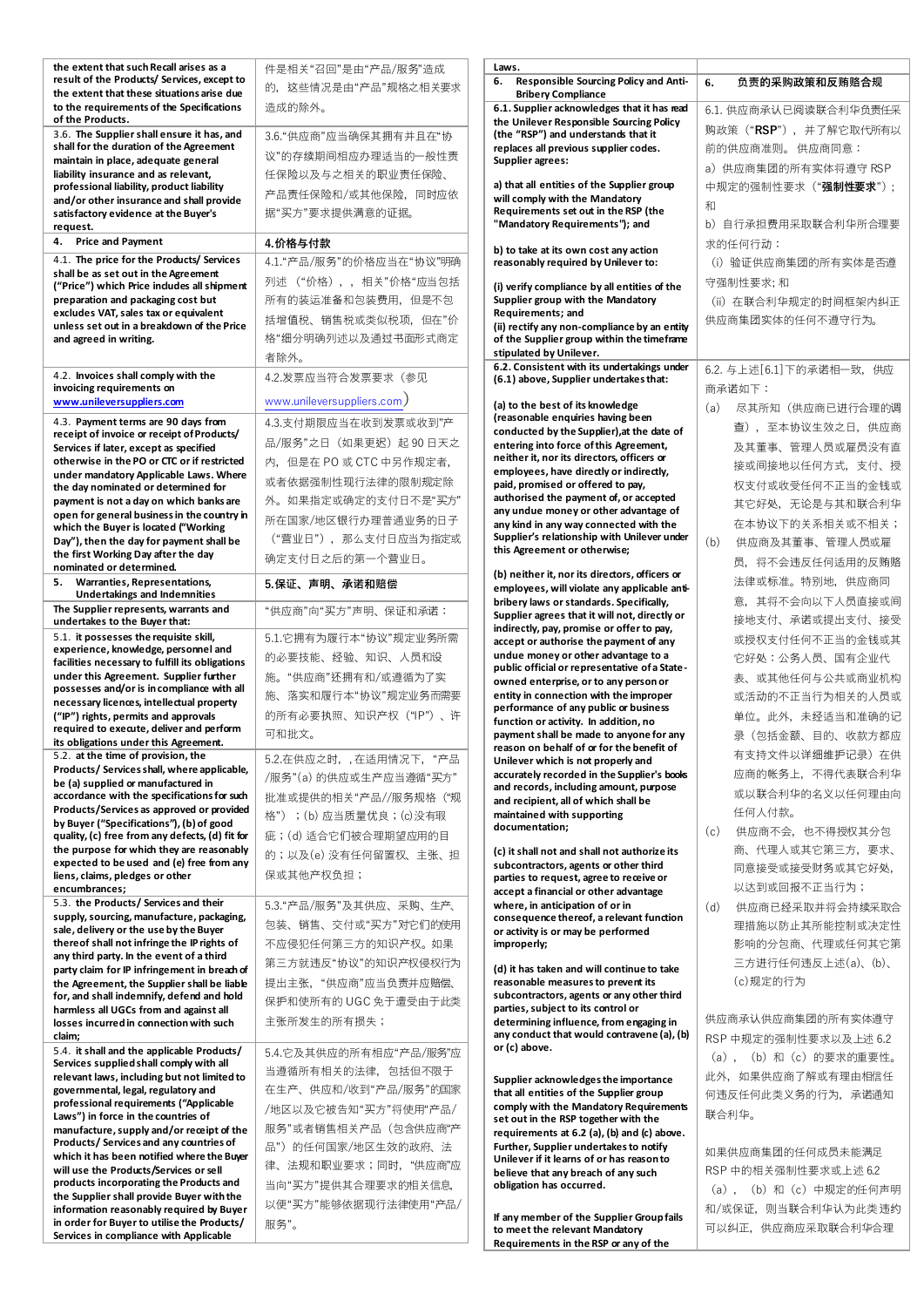| representations and/or warranties set out                                                | 规定的所有进一步措施, 纠正违约行                    | <b>Intellectual Property Rights</b><br>8.                                                   | 8.知识产权                                   |
|------------------------------------------------------------------------------------------|--------------------------------------|---------------------------------------------------------------------------------------------|------------------------------------------|
| in 6.2 (a), (b) and (c) above, then where<br>Unilever considers that such a breach can   | 为,包括执行适当的程序,以免再次出                    | 8.1. Each party shall remain the owner of                                                   | 8.1.在其与他方独立或在此类关系范围之                     |
| be remediated, Supplier shall take all                                                   | 现此类违约行为。                             | all IP owned by it before the start of its<br>relationship with the other party             | 外开始或建立关系之前,各方应始终是                        |
| further steps as reasonably stipulated by                                                |                                      | independently or created outside the                                                        | 所有知识产权的所有者("背景知识产                        |
| Unilever to remedy the breach, including<br>the implementation of adequate               | 如果由于违约行为引起的关注是重大                     | scope of such relationship ("Background                                                     | 权")。"买方"仍将是知识产权的所有者                      |
| procedures so that no such breach will                                                   | 的,并且违反行为不能或未能根据上述                    | IP"). The Buyer shall remain the owner of<br>IP, whether existing or future, relating to    | ——无论是现在的还是未来的,无论是                        |
| arise again.                                                                             | 要求补救,联合利华保留立即终止本协                    | or created in the course of the Supplier's                                                  | 与之相关的还是在"供应商"履行本"协议"                     |
| Where concerns arising out of the breach                                                 | 议的权利。 如果联合利华根据本条款终                   | performance of its obligations under the                                                    | 规定义务的过程中所形成的;正因为如                        |
| are material and the breach cannot be or is                                              | 止本协议, 在不影响任何收费或任何其                   | Agreement and as such Supplier shall<br>assign and shall procure that all third             |                                          |
| not remedied in accordance with the                                                      | 他先前存在的责任的情况下, 供应商集                   | parties assign to the Buyer with full title                                                 | 此,"供应商"应当确定并保证所有第三方                      |
| requirements set out above, Unilever<br>reserves the right to terminate this             |                                      | guarantee, the IP rights in the deliverables,<br>including any customisations to the        | 向"买方"转让全部的所有权保证,交付物                      |
| Agreement with immediate effect. In the                                                  | 团的任何成员均无权要求赔偿或任何进                    | Products/ Services, but excluding the                                                       | 中的知识产权,包括对产品/服务的任何                       |
| event that Unilever terminates this                                                      | 一步的报酬,不论其在终止前与任何额                    | Supplier's Background IP. Where                                                             | 定制, 但不包括"供应商"的背景知识产                      |
| Agreement under this provision, without<br>prejudice to any charges owing or any         | 外第三方订立有任何活动或协议。                      | assignment of title is not legally feasible,<br>Supplier hereby grants and shall procure    | 权。如果所有权转让在法律上不可行,                        |
| other pre-existing liabilities, no member of                                             |                                      | that all third parties grant to                                                             | "供应商"将特此同意并保证所有第三方向                      |
| the Supplier Group shall be entitled to<br>claim compensation or any further             | 包括强制性要求的 RSP 可在以下网址访                 | Unilever/Buyer, a world-wide, perpetual,<br>irrevocable, non-exclusive, assignable,         | 联合利华/买方授予自由使用、复制、利                       |
| remuneration, regardless of any activities                                               | 问:                                   | royalty-free licence (with full right to                                                    | 用、修改、改变或整合"产品/服务"的全                      |
| or agreements with additional third parties<br>entered into before termination.          | http://www.unilever.com/responsible- | sublicense) to use, reproduce, exploit,                                                     | 球性、不间断、不可撤销、可转让、免                        |
|                                                                                          | sourcing-policy/。                    | modify, alter or integrate the Products/<br>Services without restriction. For all           | 费许可(包含再许可的全部权利)。对                        |
| The RSP including the Mandatory                                                          |                                      | copyright work created under this                                                           | 于依据本"协议"创建的所有版权工作,                       |
| Requirements can be accessed on:<br>http://www.unilever.com/responsible-                 |                                      | Agreement, Supplier shall complete and                                                      | "供应商"应当填写并维护一个版权记录                       |
| sourcing-policy/.                                                                        |                                      | maintain a copyright record form<br>containing all necessary information                    | 表、其内容是包括作者、工作、日期和                        |
| 6.3. Where reasonably required by<br>Unilever, Supplier shall (at the Supplier's         | 6.3 如果联合利华提出要求, 供应商应当                | including the author, work, date and place.                                                 | 地点在内的所有必要信息。                             |
| own cost) register with Unilever's Supplier                                              | 自费注册联合利华 USQS 系统并完成满                 | 8.2. Each Supplier shall permit the use of                                                  | 8.2.每家"供应商"应当在合理必要的范围                    |
| Qualification System ("USQS") and<br>complete any steps required to achieve              | 足合规条件的任何步骤。                          | its and its affiliates' Background IP, to the<br>extent reasonably necessary in order for   | 内允许使用其本身及其附属机构的"背景                       |
| compliance.                                                                              |                                      | any UGC and its respective suppliers,                                                       | 知识产权", 以便任何 UGC 和及其各自                    |
| 6.4. Supplier must complete a                                                            | 6.4 供应商须填写联合利华不时提供的调                 | copackers and repackers to utilize<br>customized IP owned or licensed by any                | 的供应商、联合包装人和再包装人能够                        |
| questionnaire, provided from time to time<br>by Unilever, designed to identify the       | 查表, 用于鉴别任何产品中可能含有的                   | UGC ("Unilever IP") under the Agreement                                                     | 依据旨在制造、使用、修改、集成、开                        |
| potential presence of "conflict minerals"                                                | "冲突矿产"(依适用的法律所定义)。基                  | to make, use, modify, incorporate, develop                                                  | 发或供应"产品/服务"的"协议"应用为任                     |
| (as defined under applicable laws) in any                                                | 于调查表的结果,如联合利华提出要                     | or supply the Products/ Services.                                                           | 何 UGC 所有或许可的定制知识产权                       |
| products. If requested by Unilever based<br>on the results of such questionnaire,        | 求, 供应商必须在每一公历年度后三十                   |                                                                                             | ("联合利华知识产权")。                            |
| Supplier must perform appropriate due                                                    | (30) 日内就其供应链进行适当的尽职                  | 8.3. The Supplier a) shall supply all                                                       | 8.3.供应商:a) 将向各"买方"提供专门需                  |
| diligence on its supply chain in order to<br>identify the actual presence and origin of  | 调查,以识别冲突矿产的实际存在和来                    | Products/ Services that require Unilever P                                                  | 要联合利华知识产权的所有产品/服务;                       |
| conflict minerals in any product no later                                                | 源。如果联合利华认定供应商所提供的                    | exclusively for each Buyer and (b) shall not<br>and shall procure that its affiliates donot | (b)将没有把握保证其附属机构不会将包                      |
| than thirty (30) days following each<br>calendar year. Unilever may not                  | 产品中不含有冲突矿产,则联合利华可                    | supply such Products/ Services or any                                                       | 含联合利华知识产权的类似"产品/服务"                      |
| necessarily ask Supplier to complete a                                                   | 能不会要求供应商填写调查表。                       | components that contain Unilever IP (or<br>any products which embody any Unilever           | 或任何部件(或者任何体现联合利华知                        |
| questionnaire if Unilever determines the                                                 |                                      | IP) to, or permit them to be provided,                                                      | 识产权的任何产品)供应给或者允许它                        |
| items Supplier provides do not contain<br>conflict minerals.                             |                                      | distributed or sold, directly or indirectly, to                                             | 们被直接或间接地提供给、分销给或销                        |
| 7. Confidentiality                                                                       | 7.保密性                                | any person other than a UGC or a third<br>party nominated by a UGC, including co-           | 售给除了 UGC 或 UGC 所指定的第三方                   |
| 7.1. The Buyer will disclose or make                                                     | 7.1."买方"将向"供应商"披露或提供与联               | manufacturers, copackers and repackers                                                      | 之外的任何人,包括联合生产商、联合                        |
| available to the Supplier information<br>relating to Unilever group business or          | 合利华集团业务或产品相关的信息 ("保                  | ("Third Party"). No Supplier shall sell,<br>market or distribute any lookalikes,            | 包装人和再包装人("第三方")。任何供                      |
| products ("Confidential Information"). The                                               | 密信息")。这些"条款"和"协议"的存在                 | counterfeit, defective or surplus products                                                  | 应商不应销售、营销或分销包含或体现                        |
| existence and content of these Terms and                                                 | 及内容页属于"保密信息"。                        | containing or embodying any Unilever IP.                                                    | 任何联合利华知识产权的任何类似产                         |
| the Agreement are also Confidential<br>Information.                                      |                                      |                                                                                             | 品、伪造产品、瑕疵产品或剩余产品。                        |
| 7.2. The Supplier undertakes (a) to keep                                                 | 7.2."供应商"承诺: (a) 将对所有的"保密            | 8.4. The Supplier shall ensure                                                              | 8.4."供应商"应当确保所有包含联合利华                    |
| all Confidential Information strictly<br>confidential and (b) not to use any             | 信息"严格保密; (b) 除了履行"协议"对其              | all defective, obsolete or excess materials                                                 |                                          |
| Confidential Information for any purpose                                                 | 规定的义务之外,将不把任何"保密信息"                  | containing Unilever IP are rendered<br>unsuitable for usage. The Supplier shall             | 知识产权的瑕疵、废弃或多余材料应当<br>视为不适合使用。必要时,"供应商"应当 |
| other than in complying with its                                                         | 用于任何其他目的; (c) 将不向除了其管                | provide evidence of compliance with this                                                    |                                          |
| obligations under the Agreement and (c)<br>not to disclose any Confidential              | 理人员及员工之外的任何其他人披露任                    | provision to Buyer when required.                                                           | 向"买方"提供其遵循本条款的证据。                        |
| Information to any person other than its                                                 | 何"保密信息",但是为了履行其"协议"规                 | <b>Data Protection and Privacy</b><br>9.                                                    | 9.记录、业务连续性、数据保护和隐私                       |
| officers and employees, except to the<br>extent it is necessary for the purpose of       | 定义务而必须披露者除外。如果"保密信                   | 9.1. The definitions below will have the<br>following meaning:                              | 9.1. 以下定义将具有以下含义:                        |
| performing its obligations under the                                                     | 息"不是由于"供应商"过错而成为公共领                  | "Controller", "Personal Data Breach" "Data                                                  | "控制者","个人数据泄露","数据主                      |
| Agreement. The undertaking shall not<br>apply to the extent Confidential                 | 域信息或者"供应商"依据法律规定必须披                  | Subject", "Personal Data" "Processing"                                                      | 体","个人数据","处理"(包括派生词                     |
| Information is information in the public                                                 | 露信息,该承诺将不适用。其管理人员                    | (including the derivatives "Processed" and<br>"Process") and "Processor", have the          | "已处理"和"过程")和"处理者"具有                      |
| domain through no fault of the Supplier or<br>the Supplier is required to disclose it by | 和员工任何违反本条款规定的"供应商"义                  | meanings given in the GDPR or, where                                                        | GDPR 中给出的含义, 或在相关情况                      |
| law. Any breach of the Supplier's                                                        | 务的行为均应视为违约行为。除了依据                    | relevant, the meaning of the essentially<br>equivalent terms in other applicable Data       | 下, 其他适用的《数据保护法》中实质                       |
| obligations under this clause by its officers                                            | "现行法律"要求或必须履行"协议"规定的                 | <b>Protection Laws;</b>                                                                     | 上等同的术语的含义;                               |
| and employees shall be deemed to be a<br>breach by the Supplier. Except to the           | 剩余义务,否则在"协议"终止或期满时,                  | "Data Protection Laws" means any                                                            | "数据保护法"是指与处理,隐私和使用个                      |
| extent required under Applicable Laws or                                                 | 所有的"保密信息"均应当返还给"买方",                 | applicable law relating to the Processing,<br>privacy, and use of Personal Data             | 人数据有关的任何适用法律,包括:                         |
| necessary for the performance of                                                         | 或者根据予以销毁。                            | including: (i) European Parliament                                                          | (i) 欧洲议会法规 (EU) 2016/679                 |
| remaining obligations under the<br>Agreement, all Confidential Information               |                                      | Regulation (EU) 2016/679 (the "GDPR");<br>(ii) any corresponding national laws or           | (以下简称"GDPR"); (ii) 任何相应                  |
| shall be returned to the Buyer or, if                                                    |                                      | regulations; (iii) the California Consumer                                                  | 的国家法律或法规; (iii) 加州消费者                    |
| requested, destroyed on termination or<br>expiry of the Agreement.                       |                                      | Privacy Act, Cal. Civ. Code §§ 1798.100 et                                                  | 隐私法案, 加利福尼亚州。代码§§                        |
|                                                                                          |                                      | seq (the "CCPA"); and (iv) corresponding                                                    |                                          |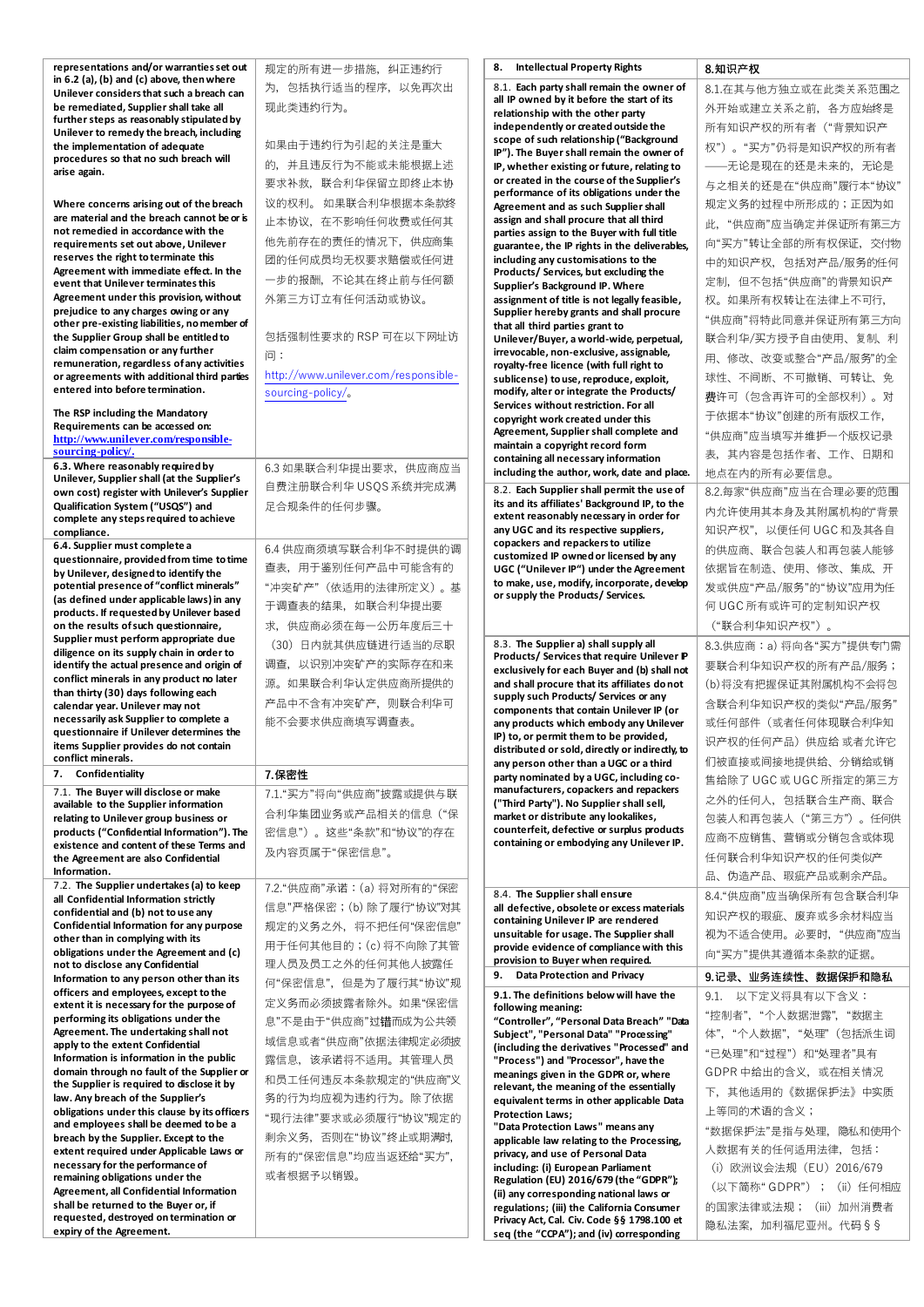|                                                                                        | 1798.100 及以下(以下简称         | 9.9. The Supplier shall ensure that its                                                  | 9.9 供应商应确保其人员应遵守有关                             |
|----------------------------------------------------------------------------------------|---------------------------|------------------------------------------------------------------------------------------|------------------------------------------------|
| mechanisms of the relevant regulatory                                                  | "CCPA"); (iv) 有关法规的有关监管   | personnel are subject to an appropriate<br>contractual or statutory duty of              | UPD 的适当的合同或法定保密义务。                             |
| authority regarding such laws; "induding",<br>"includes" means "including/includes     | 机构的相应指南, 法规或认证机制; "包      | confidentiality in relation to the UPD.                                                  |                                                |
| without limitation";                                                                   |                           |                                                                                          |                                                |
| "UPD" means Personal Data provided or                                                  | 括","包括"是指"包括/包括但不限于";     | 9.10. Supplier personnel shall cease                                                     | 9.10. 供应商人员应在不再需要提供 UPD                        |
| made available to Supplier by (or collected                                            | "UPD"是指与本协议有关的由UGC或买      | Processing UPD when it is no longer<br>necessary to do so to provide the Services        | 服务或在 UGC 指示提供服务的 15 个工                         |
| or created for) UGC or a Buyer in                                                      | 方提供(或收集或创建)给供应商的个         | or earlier within 15 business days of UGC's                                              | 作日内或更早停止处理 UPD 时, 除非有                          |
| connection with this Agreement.                                                        |                           | instruction to do so unless it is subject to a                                           |                                                |
|                                                                                        | 人数据。                      | legal obligation to retain the UPD. At                                                   | 保留 UPD 的法律义务。根据 UGC 的选                         |
| 9.2. Reference to laws includes                                                        | 9.2. 提及法律包括从属立法, 是指不时修    | UGC's option, the Supplier shall securely                                                | 择, 供应商应安全删除或返回该数据,                             |
| subordinate legislation and means that law                                             | 订或重新颁布的法律。                | delete or return that data and shall certify                                             | 并应书面向 UGC 证明其(包括其集团公                           |
| as amended or re-enacted from time to                                                  |                           | to UGC in writing that it (including its                                                 |                                                |
| time.                                                                                  |                           | group companies) and each subcontractor                                                  | 司)以及每个分包商均已这样做。                                |
| 9.3. A reference to UGC in this dause                                                  | 9.3. 在本条款中对 UGC 的引用是指 UGC | has done so.                                                                             |                                                |
| means UGC or the Buyer that is the                                                     | 或作为特定处理相关个人数据的控制者         | 9.11. If the Supplier receives any                                                       | 9.11. 如果供应商收到有关处理 UPD 的                        |
| Controller of the relevant Personal Data                                               |                           | complaints, claims or requests in relation                                               |                                                |
| for the particular Processing.                                                         | 的买方。                      | to Processing of UPD (particularly those                                                 | 任何投诉, 要求或要求 (尤其是与行使                            |
|                                                                                        |                           | relating to the exercise of Data Subject                                                 | 数据主体权利有关的投诉, 要求或要                              |
| 9.4. For the Services, the Supplier is a                                               | 9.4. 对于服务,供应商是仅按照 UGC 记   | rights), it shall, without undue delay,                                                  | 求), 则供应商应在无不当拖延的情况                             |
| Processor acting only on UGC's                                                         |                           | forward such to UGC and cooperate and                                                    |                                                |
| documented instructions. The context for                                               | 录说明行事的处理方。处理 UPD 的上下      | assist UGC with responding to such as                                                    | 下将其转发给 UGC,并配合与协助 UGC                          |
| and purposes of Processing UPD is the                                                  | 文和目的是供应商根据本协议提供的服         | directed by UGC.                                                                         | 响应由 UGC 指导。                                    |
| Supplier's provision of the Services under                                             | 务。它将包括执行服务所需的所有处理         | 9.12. The Supplier warrants it has                                                       | 9.12. 供应商保证已实施并应保持适当的                          |
| this Agreement. It will include all                                                    |                           | implemented and shall maintain                                                           |                                                |
| Processing activities required to perform                                              | 活动, 将涉及各种类别的个人数据 (可       | appropriate technical and organisational                                                 | 技术和组织措施, 以保护 UPD 免受个人                          |
| the Services, will relate to various<br>categories of Personal Data (which may         | 能包括个人和联系方式, 就业信息, 营       | measures to protect UPD against a                                                        | 数据泄露的侵害, 该措施应始终至少满                             |
| include personal and contact details,                                                  | 销信息, 财务或付款详细信息), 并且       | Personal Data Breach, which shall at all                                                 | 足数据保护法所要求的标准。                                  |
| employment information, marketing                                                      | 会影响数据主体 (可能包括 UGC 职员和     | times satisfy, at a minimum, the standards                                               |                                                |
| information, financial or payment details)                                             |                           | required by Data Protection Laws.                                                        |                                                |
| and will affect Data Subjects (which may                                               | 员工, 顾客和客户), 尤其是双方记录       | 9.13. If the Supplier becomes aware of any<br>Personal Data Breach, it shall without     | 9.13. 如果供应商意识到任何个人数据泄                          |
| include UGC employees and staff,                                                       | 的情况。未经 UGC 事先书面批准, 不会     | undue delay (and in any event within 24                                                  | 露, 应立即 (在任何情况下在24小时之                           |
| customer and clients), as more particularly                                            | 处理任何特殊类别的个人数据。在遵守         | hours) notify UGC, investigate the Personal                                              | 内) 通知 UGC, 调查个人数据违反, 补                         |
| recorded by the parties. No special                                                    |                           | Data Breach, remediate/mitigate any                                                      |                                                |
| categories of Personal Data will be                                                    | 以下删除/退回义务的要求下, 应在协议       | damage and prevent re-occurrence                                                         | 救/减轻任何损害并防止再次发生(向                              |
| Processed without UGC's prior written<br>approval. UPD shall be Processed for the      | 期限内以及终止或到期后处理 UPD。        | (providing UGC with detailed related                                                     | UGC提供详细的相关信息), 并合作通                            |
| Agreement duration and following                                                       |                           | information throughout), and cooperate in                                                | 知相关监管机构或受影响的数据主体。                              |
| termination or expiry as required to                                                   |                           | informing the relevant supervisory                                                       |                                                |
| comply with the deletion/return                                                        |                           | authorities or affected Data Subjects.                                                   |                                                |
| obligations below.                                                                     |                           | 9.14. The Supplier may appoint sub-                                                      | 9.14. 供应商可以任命下属处理者或允许                          |
| 9.5. The parties may, individually as                                                  | 9.5. 双方可能分别作为单独的控制人, 需    | processors or allow its group companies to<br>Process UPD. The Supplier shall notify UGC | 其集团公司处理 UPD。供应商应在任命                            |
| separate Controllers, need to Process                                                  | 要处理彼此代表的个人数据。双方书面         | before the appointment of a new or                                                       | 新的或替代下属处理者之前通知 UGC,                            |
| Personal Data of each other's                                                          |                           | replacement sub-processor and shall                                                      |                                                |
| representatives. The Supplier may also<br>Process UPD for the purposes of providing    | 同意,供应商也可以处理 UPD, 以便在      | provide UGC with a reasonable period of                                                  | 并应在合理的时间内为允许 UGC 反对该                           |
| the Services as a separate Controller in                                               | 某些方面作为单独的控制方提供服务。         | time to object to the appointment or                                                     | 下属处理者的任命或替代。供应商应尽                              |
| some respects, as agreed in writing by the                                             |                           | replacement of any such sub-processor.                                                   | 其合理的努力对 UGC 提出的任何异议作                           |
| parties.                                                                               |                           | The Supplier shall use its reasonable                                                    | 出回应,包括如果不能充分解决 UGC 的                           |
| 9.6. The Supplier will only Process UPD in                                             | 9.6. 供应商仅在必要时根据本协议处理      | endeavours to respond to any objection                                                   |                                                |
| accordance with this Agreement as                                                      | UPD, 以向 UGC 提供服务。         | raised by UGC including, if UGC's objection<br>cannot be adequately addressed, the       | 异议, 则指定替代下属处理者。                                |
| necessary to provide the Services to UGC.                                              |                           | appointment of an alternative sub-                                                       |                                                |
|                                                                                        |                           | processor.                                                                               |                                                |
|                                                                                        |                           |                                                                                          |                                                |
| 9.7. The Supplier shall: (i) comply with and                                           | 9.7. 供应商应: (i) 根据适用的数据保   | 9.15. Supplier shall ensure subcontractors                                               | 9.15.                                          |
| Process all UPD in accordance with                                                     |                           | are contractually bound to the same                                                      |                                                |
| applicable Data Protection Laws; (ii) co-                                              | 护法遵守并处理所有 UPD; (ii) 与监    | obligations as contained in this Agreement                                               | 供应商应确保分包商在合同上承担与本                              |
| operate and assist UGC with any data                                                   | 管机构或监管机构合作并协助 UGC 进行      | and shall remain fully liable to UGC for a                                               | 协议相同的义务,并对分包商的表现以                              |
| protection impact assessments and<br>consultations with (or notifications to) or       | 任何数据保护影响评估,咨询(或通          | subcontractor's performance, as well as                                                  | 及与处理其个人数据有关的任何作为或                              |
| responding to questions from or                                                        | 知) 或回应监管机构或监管机构的问题        | for any of its acts or omissions relating to                                             | 不作为承担全部责任。                                     |
| investigations by regulators or supervisory                                            |                           | its Processing of Personal Data.                                                         |                                                |
| authorities; and (iii) promptly inform UGC                                             | 或进行调查; (iii) 如果其任何指令违     | 9.16. The Supplier (or any subcontractor)                                                | 9.16. 供应商 (或任何分包商) 应仅将                         |
| if any of its instructions infringe Data                                               | 反了《数据保护法》,应立即通知           | shall only transfer UPD from the UK/EEA to                                               | UPD 从英国/欧洲经济区转移至 EEA 以                         |
| Protection Laws.                                                                       | UGC。                      | a country outside the EEA or an<br>international organisation where such                 |                                                |
| 9.8. Where the CCPA applies, the Parties                                               |                           | transfer has been approved in writing by                                                 | 外的国家或国际组织, 该转移已得到                              |
| acknowledge and agree that (a): the                                                    | 9.8.在适用 CCPA 的情况下, 双方承认并  | UGC, is subject to appropriate safeguards,                                               | UGC的书面批准,并受到适当保护,并                             |
| Supplier shall act as a "Service Provider,"                                            | 同意 (a) : 供应商应充当 CCPA 定义的  | and otherwise complies with Data                                                         | 符合《数据保护法》。                                     |
| as such term is defined in the CCPA, and                                               | "服务提供商",并且仅应收集,访问,维       | <b>Protection Laws.</b>                                                                  |                                                |
| shall collect, access, maintain, use, process                                          | 护, 使用, 处理和转让 UPD 为了代表公    | 9.17. The Supplier shall maintain complete                                               |                                                |
| and transfer UPD solely for the purpose of                                             |                           | and accurate records and information to                                                  | 9.17. 供应商应保持完整, 准确的记录和                         |
| performing the Supplier's obligations                                                  | 司或代表公司履行本协议项下的供应商         | demonstrate its compliance with this                                                     | 信息, 以证明其遵守本第9条的要求                              |
| under this Agreement for or on behalf of<br>Company and for no commercial purpose      | 义务, 并且仅出于履行此类义务的商业        | clause 9 (promptly providing these to UGC                                                | (应要求将其立即提供给 UGC), 并允                           |
| other than the performance of such                                                     | 目的; (b) 未经 UGC 事先书面同意,    | on request) and allow for audits by UGC or                                               |                                                |
| obligations; (b) the Supplier shall not sell,                                          |                           | its designated representatives.                                                          | 许 UGC 或其指定代表进行审核。                              |
| disclose, release, transfer, make available                                            | 供应商不得将任何 UPD 出售, 披露, 发    | 10. Records, Business Continuity                                                         | 10. 记录, 业务连续性                                  |
| or otherwise communicate any UPD to any                                                | 布,转让,提供或以其他方式传达给任         |                                                                                          |                                                |
| third party without the prior written                                                  | 何第三方, 但 (i) 出于商业目的披露给     | 10.1. The Supplier shall keep appropriate                                                | 10.1. 供应商应保存适当的记录 (包括产                         |
| consent of UGC, other than disclosures (i)                                             |                           | records (including in respect of ingredients,                                            |                                                |
| to a sub-contractor for a business purpose                                             | 分包商除外达成书面协议, 以与此处规        | components and quality control of                                                        | 品的成分,部件和质量控制),且不得                              |
| pursuant to a written agreement to                                                     | 定的相同方式保护 UPD; (ii) 为遵守适   | Products) for no less than: 5 years; or 7                                                | 少于:5年;或7年的财务信息。供应商                             |
| protect UPD in the same manner as                                                      | 用法律所必需的第三方;或(iii) CCPA    | years for financial information. The                                                     | 应在合理通知的情况下, 随时允许买方                             |
| provided herein, (ii) to a third party as<br>necessary to comply with applicable laws, | 另行许可。                     | Supplier shall at all times upon reasonable                                              |                                                |
| or (iii) as otherwise permitted by the CCPA                                            |                           | notice, allow the Buyer to enter, access,<br>inspect and audit (i) all information,      | 进入, 访问, 检查和审核 (i) 与产品/服<br>务相关的所有信息, 文件和记录, 以及 |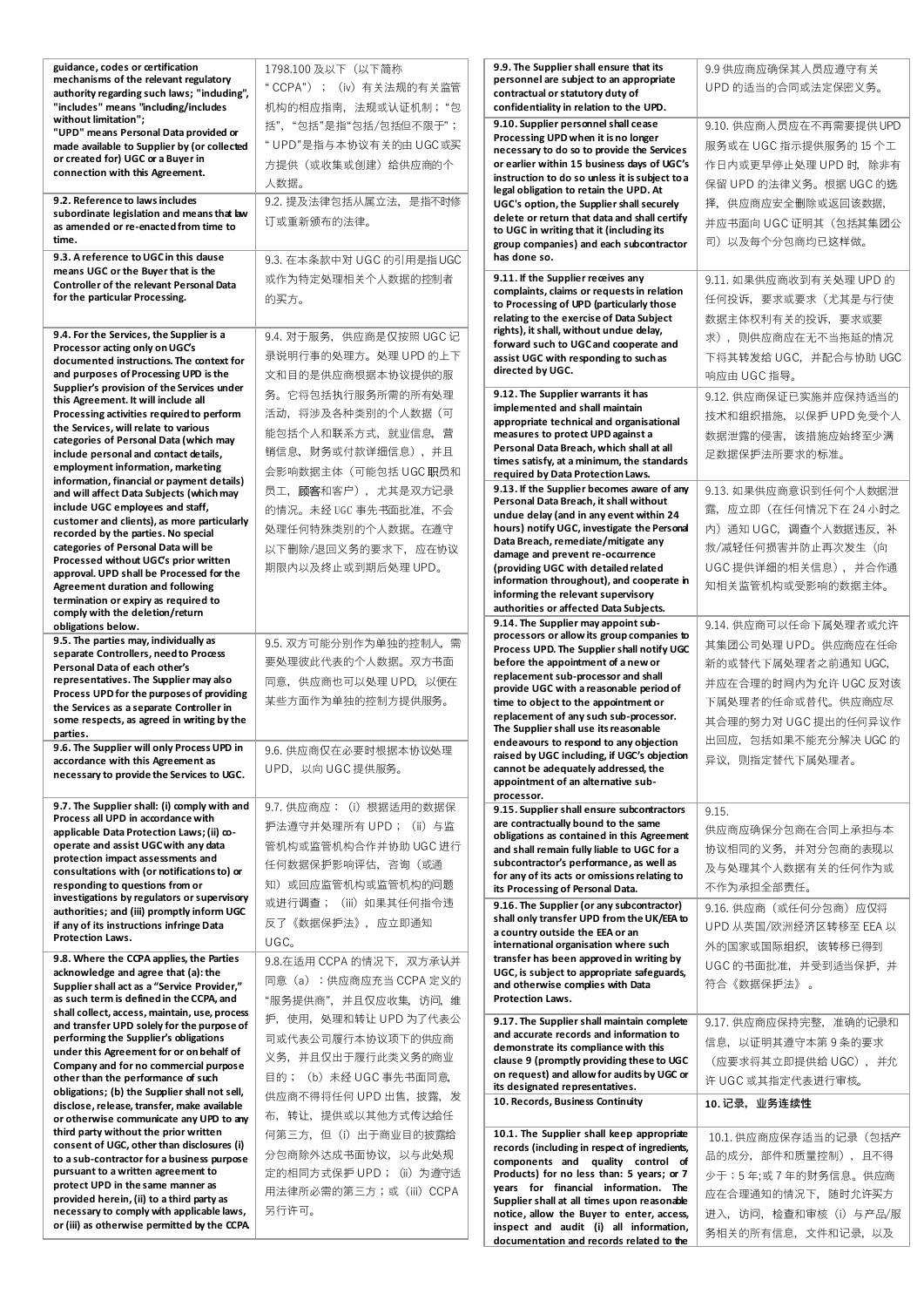| Products/ Services, and (ii) the location,<br>equipment, stocks, methods used and      | (ii) 供应商在产品/服务的准备, 制              | the board.                                                                                  |                                                 |
|----------------------------------------------------------------------------------------|-----------------------------------|---------------------------------------------------------------------------------------------|-------------------------------------------------|
| performance by the Supplier in the                                                     | 造, 包装, 储存, 处理和供应方面的地              | 12.2. The Buyer may assign the Agreement                                                    | 12.2. "买方"可以将"协议"部分或全部转                         |
| preparation, manufacture, packaging,                                                   | 点、设备、库存、所采用的方法以及履                 | in part or in full to another UGC or, in the                                                | 让给另一家 UGC, 或者当"买方"与"协                           |
| storage, handling and supply of the                                                    | 行情况。                              | event of an acquisition of Buyer's business<br>to which the Agreement relates, to the       | 议"相关的业务被并购时,可以转让给相                              |
| Products/Services.                                                                     |                                   | purchaser of such business. Otherwise, no                                                   | 关业务的采购方。否则,未经对方受让                               |
| 10.2. The Supplier shall reliably back up all                                          |                                   | party shall without the prior written                                                       | 人事先书面同意 (包括法律的实施),                              |
| data provided, used or generated in                                                    | 10.2. 供应商应可靠地备份与产品/服务相            | consent of the other assign (including by<br>operation of law) or otherwise dispose of      |                                                 |
| connection with the Products/Services                                                  | 关的所有提供, 使用或生成的数据 (关               | the Agreement in whole or part or                                                           | 任何一方均不能或以其他方式全部或部                               |
| (with respect to electronic data, in<br>encrypted form of no less than 256 bit key     | 于电子数据, 加密形式不低于 256 位密             | subcontract any duties or obligations<br>under the Agreement to any third party.            | 分上处置本"协议"或者将本"协议"项下的                            |
| strength) and shall otherwise establish and                                            | 钥强度), 并应建立和维护适当的组织                |                                                                                             | 任何职责或义务转包给任何第三方。                                |
| maintain adequate organisational and<br>technical safeguards<br>against<br>the         | 和技术保障。防止在供应商拥有或控制                 | 12.3. In respect of any payment to the<br>Supplier, the Buyer may at any time,              | 12.3. 关于向"供应商"的任何支付, "买                         |
| destruction, theft, use, disdosure or loss of                                          | 下销毁, 盗窃, 使用, 披露或丢失此类              | without notice to the Supplier, deduct or                                                   | 方"可以随时在未通知"供应商"之情况                              |
| such data in the possession or control of the                                          | 数据。                               | set off any sum payable by the Supplier to<br>the Buyer.                                    | 下, 扣留或抵消"供应商"应向"买方"支付                           |
| Supplier.                                                                              |                                   |                                                                                             | 的任何金额。                                          |
| 10.3. The Supplier must manage the                                                     | 10.3. 供应商必须管理系统的安全性, 以            | 12.4. No delay or failure to exercise by any<br>party any of its rights, powers or remedies | 12.4. 任何一方延迟或没有行使"协议"项                          |
| security of their systems with respect to                                              | 识别和解决安全性弱点,并限制授权人                 | under or in connection with the                                                             | 下或与之相关的权利、权限或救济措施                               |
| identifying and resolving security<br>weaknesses and limiting access to                | 员对系统/数据的访问。                       | Agreement shall operate as a waiver of                                                      | 绝不应视为放弃该权利、权限或救济措                               |
| systems/data to authorised individuals.                                                |                                   | that right, power or remedy. No<br>amendment or variation to any part of the                | 施。除非各方以书面方式(不包括电子                               |
| 11. Term and Termination                                                               | 11. 期限和终止                         | Agreement or any waiver or release of any                                                   | 邮件)商定,否则"协议"任何部分的修改                             |
| 11.1. The Agreement shall apply until the                                              | 11.1. 在所有相关时期到期或终止或"协             | right, power or remedy of a party shall be<br>of any effect unless it is agreed in writing  | 或变化或者一方任何权利、权限或救济                               |
| expiry or termination of all relevant<br>periods or fulfilment of relevant volumes     | 议"中任何部分规定的相关内容履行之                 | (excluding email) by each party.                                                            | 措施的任何放弃或让与不应有任何效                                |
| specified in any part of the Agreement.                                                | 前,本"协议"应始终有效。                     |                                                                                             | 力。                                              |
| 11.2. The Agreement may be terminated                                                  | 11.2. 在如下情况下, "买方"可以提前终           | 12.5. The Supplier is an independent<br>contractor engaged by the Buyer to supply           | 12.5. "供应商"是由"买方"聘用供应"产品                        |
| earlier in whole or part by the Buyer<br>without any penalty or further obligation     | 止本"协议",同时不承担任何处罚或其他               | the Products/ Services. Nothing in the                                                      | /服务"的的独立承包商。"协议"中任何内                            |
| or liability:                                                                          | 义务或责任:                            | Agreement shall make the Supplier the                                                       | 容均不应使"供应商"成为"买方"的法定代                            |
| on 10 days' written notice in the<br>a)                                                | a) 如果在过去任何 3 个月期限内, "供应           | legal representative or agent of (or be in<br>partnership with) the Buyer nor shall any     | 表或代理(或者存在合作关系),任何                               |
| event of material breach of this<br>Agreement by the Supplier or breach                | 商"严重违反本"协议", 或者在"买方"提             | of them have the right or authority to                                                      | 一方均无权利或权限参照、代表或以"买                              |
| by the Supplier of more than 20% of                                                    | 交的 PO 中, "供应商"违约 20% 以上,          | assume, create or incur any liability or<br>obligation of any kind, express or implied,     | 方"名义行使、创建或承担任何明示或暗                              |
| the number of POs submitted by the                                                     | "买方"在提前 10 天书面通知之情况下;             | against, in the name of or on behalf of, the                                                | 示的责任或义务。                                        |
| Buyer in any preceding 3 month<br>period;                                              |                                   | Buyer.                                                                                      |                                                 |
| on no less than 7 days' written notice<br>b)                                           | b)如果严重或故意或持续违反第 6.1, 在            | 12.6. The Supplier is and remains<br>responsible for its employees,                         | 12.6. "供应商"现在并始终为其员工、分                          |
| where there is material or deliberate<br>or persistent non-compliance with             | 提前不少于 7 天书面通知之情况下;                | subcontractors, agents and                                                                  | 包商、代理和代表负责。"供应商"将不免                             |
| clause 6.1;                                                                            |                                   | representatives. The Supplier is not<br>relieved of liability for and no obligations        | 除相关责任,与这些人员相关的任何义                               |
| on giving notice in the event of a<br>c)<br>Force Majeure Event affecting the          | c)如果影响"供应商"的不可抗力持续10              | in relation to these persons pass to the                                                    | 务不会由于本"协议"而转至"买方"或者任                            |
| Supplier which continues for more                                                      | 天以上, 在给予通知之情况下;                   | Buyer or any UGC as a result of the<br>Agreement.                                           | 何UGC。                                           |
| than 10 days;                                                                          |                                   | 12.7. Supplier hereby transfers, conveys                                                    | 12.7. 针对或关于"供应商"采购过去、现                          |
| for convenience on 30 days' written<br>d)<br>notice (subject to mandatory local        | d)为了方便起见, 在提前 30 天书面通知            | and assigns to Buyer all right, title and<br>interest in and to all claims and/or causes    | 在或将来由"供应商"供给"买方"的任何商                            |
| laws requiring a longer notice period);                                                | 之情况下(取决于要求更长通知期限的                 | of action that Supplier may have under the                                                  | 品,"供应商"特此向"买方"转移、让与和                            |
| or                                                                                     | 当地强制法律);或者                        | antitrust or competition laws of any<br>applicable jurisdiction arising out of or           | 转让"供应商"依据任何适用管辖区域反垄                             |
| immediately or at a later specified<br>e)<br>date if the Supplier becomes insolvent    | f)如果"供应商"资不抵债, 或者被执行,             | relating to Supplier's purchases of any item                                                | 断或竞争法律可能拥有的任何主张和/或                              |
| or enters into administration or is                                                    | 或者在到期时不能支付债务, 或者存在                | that was, is or will be supplied by Supplier                                                | 诉因之所有相关权利、所有权和收益。                               |
| unable to pay its debts as they fall<br>due or threatens to do any of the              | 出现上述情况或类似情形的风险, 可以                | to Buyer. Upon request by Buyer, Supplier<br>shall promptly execute assignments of          | 根据"买方"请求, "供应商"应当立即实施                           |
| foregoing or the equivalent.                                                           | 立即或稍后在某个指定日期终止。                   | claims or causes of action to evidence the                                                  | 主张或诉因的转让,以证明上述转让。                               |
| 11.3. Any individual PO under this<br>Agreement may be terminated earlier by           | 11.3. 如果依据相关 PO 已开具发票且无           | foregoing assignment.<br>12.8. No one other than a party to the                             |                                                 |
| the Supplier on giving 30 days' notice                                                 | 异议的金额在相应到期日之后的60天之                | Agreement, their successors and permitted                                                   | 12.8. 除了"协议"一方、其继承人以及允<br>许的受让人和"协议"给予利益的 UGC 之 |
| where any invoiced and undisputed sums<br>due under such PO, remain unpaid for a       | 内仍未支付, "供应商"在提前30天给予              | assignees and UGCs upon whom the                                                            |                                                 |
| period of 60 days after the applicable due                                             | 通知之情况下, 可以提前终止本"协议"项              | Agreement confers a benefit shall have<br>any right to enforce any of its terms.            | 外,任何一方均无行使其条款的任何权<br>利。                         |
| date provided such notice states that a                                                | 下的任何单个 PO, 但是相关通知应当说              | 12.9. If any party is as a result of an event                                               | 12.9. 如果任何一方由于超出其合理控制                           |
| failure to pay within 30 days will result in<br>the termination of that PO.            | 明如果在 30 天内未能支付, 将导致终止             | beyond its reasonable control unable to                                                     | 力的事件而不能履行"协议"规定的其全部                             |
|                                                                                        | 该PO。                              | perform all or any part of its obligations<br>under the Agreement (and such an event        | 或部分义务(对于"买方"而言,此类事件                             |
| 11.4. Expiry or termination of the<br>Agreement (in whole or part) shall not           | 11.4. 本"协议"的到期或终止 (全部或部           | shall include being unable to, in relation to                                               | 包括不能收到、接受或使用产品) ("不                             |
| affect clauses 1.4, 3.3, 3.4, 3.5, 3.6, 5, 7, 8,                                       | 分上) 不应当影响附件 A 2 的 1.4、            | the Buyer, receive, accept or use Products)                                                 | 可抗力事件"), 那么遇到障碍的一方在                             |
| 9.1, 10.4, 11, 12 Annex A 2 or any clause                                              | 3.3, 3.4, 3.5, 3.6, 5, 7, 8, 9.1, | ("Force Majeure Event"), then the party<br>suffering such disability shall be excused       | 相关失能状况延续的期限内或范围内,                               |
| expressed or designed to survive expiry or<br>termination.                             | 10.4、11、12 条款 或者在"协议"到期或          | from such performance for as long as and                                                    | 应当免于履行相关义务,但前提是它符                               |
|                                                                                        | 终止后仍然有效的任何明示或暗示条                  | to the extent that such inability continues,<br>provided it complies with this dause. The   | 合该条款情况。因"不可抗力事件"而导致                             |
|                                                                                        | 款。                                | party disabled by a Force Majeure Event                                                     | 失去能力的一方应当以最佳方式, 尽所                              |
| 12. Miscellaneous                                                                      | 12. 杂项                            | shall use all reasonable endeavours to<br>mitigate the effect of the Force Majeure          | 有合理的努力来缓解"不可抗力事件"的影                             |
| 12.1. References to "Unilever" or "Unilever<br>group" mean Unilever PLC and any        | 12.1. 所指的"联合利华"或"联合利华集            | Event in the best possible way. Failure of                                                  | 响。"供应商"的"不可抗力事件"不应包                             |
| company or partnership from time to time                                               | 团"是指联合利华公司及其不时直接或间                | mechanical equipment, computer<br>hardware and/or telecommunications                        | 括:机械设备、电脑硬件和/或通信设备                              |
| in which Unilever PLC directly or indirectly                                           | 接拥有或控制超过50%已发行普通股本                | equipment, failure of software, power                                                       | 的故障、软件故障、断电;经济条件、                               |
| owns or controls the voting rights attached<br>to more than 50% of the issued ordinary | 或控制权的投票权, 或直接或间接任命                | outages, changes in economic conditions,                                                    | 原料成本和/或交付的变化;以及任何"供                             |
| share capital, or controls directly or                                                 | 董事会多数的任何公司或合伙企业。                  | costs and/or delivery of raw materials, and<br>strike and other labour dispute of any       |                                                 |
| indirectly the appointment of a majority of                                            |                                   |                                                                                             |                                                 |